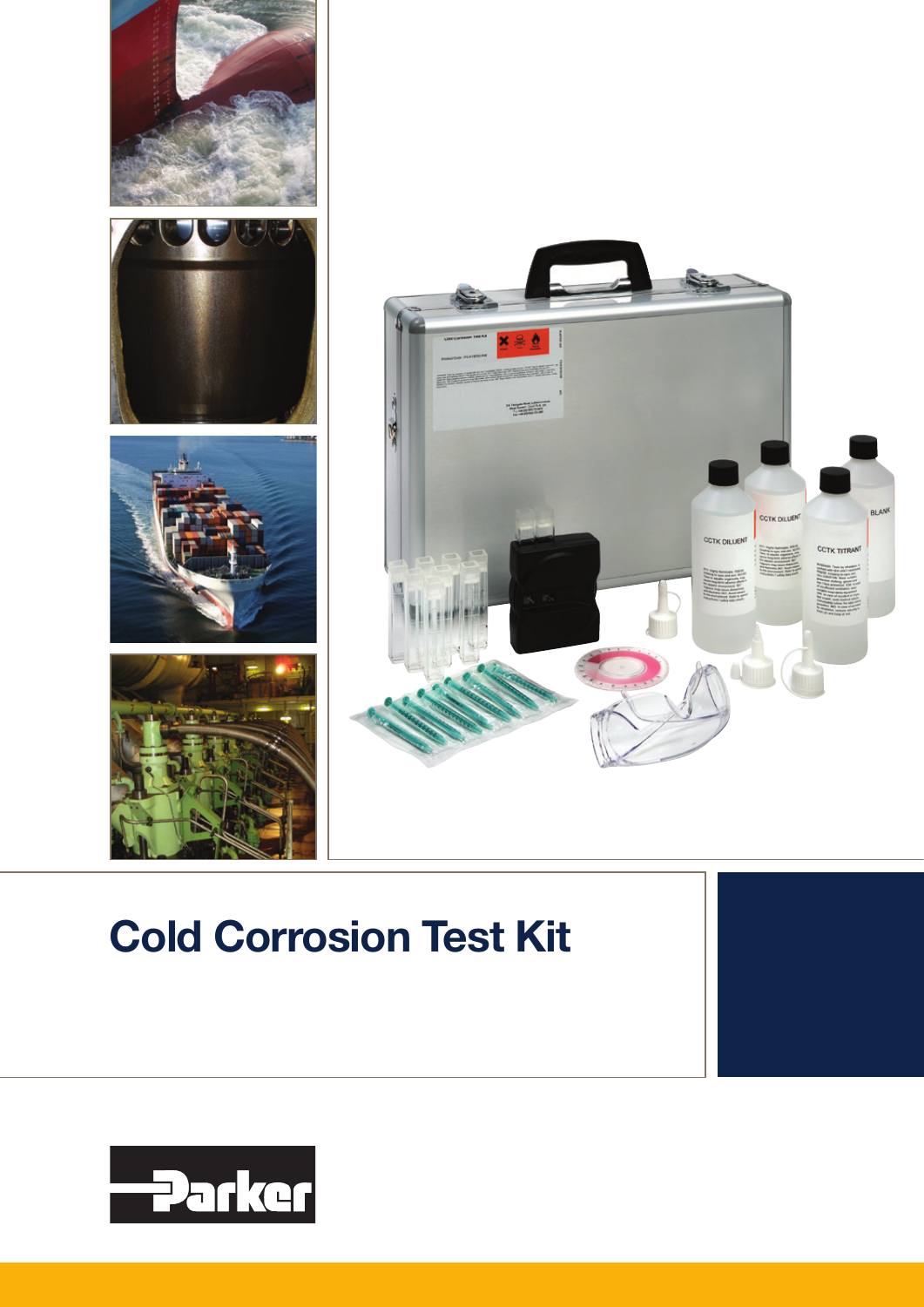## Cold Corrosion Test Kit

The oil used to lubricate the cylinders of large 2-stroke marine diesel engines has to contend with high temperatures and acidic products formed during the combustion of sulphur-rich bunker oils; for this reason cylinder oil is used on a continuous loss basis.

In recent times ship operators have taken to running engines at reduced speeds (so-called slow steaming) as a means of improving fuel consumption. Unfortunately slow steaming is accompanied by a drop in engine temperature which allows acid to build up on the cylinder liners thereby promoting their "cold corrosion". The iron compounds formed by this process are then flushed from the engine by the cylinder oil. This is leading to excessive liner wear, requiring expensive replacement.

The iron found in used cylinder oil samples typically exists in various forms, each one having its own particular properties. For example, metallic iron particles worn off the cylinder liner by cat fines exhibit strong ferromagnetism and may be detected using the Parker LinerSCAN. On the other hand, compounds such as iron sulphate and rust, which are formed during the combustion process by reactions involving the cylinder liner, cannot be detected magnetically.

One way of mitigating the effects of cold corrosion is to increase the scrape down oil feed rate. Not only does this increase the use and therefore cost of the oil used, over lubricating can have a detrimental effect due to fouling of the rings and calcium deposit build up. Knowing the exact operating conditions and wear mechanisms within the cylinders allows fine adjustment of the feed rates to minimise wear and reduce costs. Engine Original Equipment Manufacturer's (OEM's) have recently issued service letters giving guidance as to acceptable levels of corrosive wear.



Deposit build up on piston due to over lubrication (too high feedrate)



Cold Corrosion on liner surface

Parkers patent pending new Cold Corrosion Test Kit is a quick, simple to use chemical test that provides an accurate measure of the parts per million (PPM) value of Fe2+ and Fe3+ compounds in used scrape down oil. Rather than simply giving a figure for the total iron (including metallic compounds), which other tests provide, knowing the specific PPM of corroded iron allows informed decisions to made in adjustments to feed rates and the Base Number (BN) of the oil used. The quick test (<5 minutes per cylinder) allow rapid analysis of the whole engine. No long waiting periods are required to obtain accurate measurements. Coupled with tests to measure the metallic content (such as Parker LinerSCAN or Analex Alert), the cause of high levels of iron can accurately be determined. High Iron levels caused by scuffing incidents or Catalytic Fines in bunker fuels can be isolated from cold corrosion issues. Conversely, corrosion caused by sulphuric acid corrosion of the liners can be isolated from other wear mechanisms in the cylinder chamber.

Major OEM's recommend a maximum cold corrosion figure of 200PPM. Ideally this should be kept below 100PPM within the engine to maintain low wear levels.

Used in conjunction with other onboard testing recommended by engine OEM's, such as regular residual Base Number BN testing, an accurate picture of the operating conditions can be quickly determined and the correct course of corrective actions implemented. Parkers BN test kits and metallic wear debris meters make the perfect companion to the Cold Corrosion Test Kit.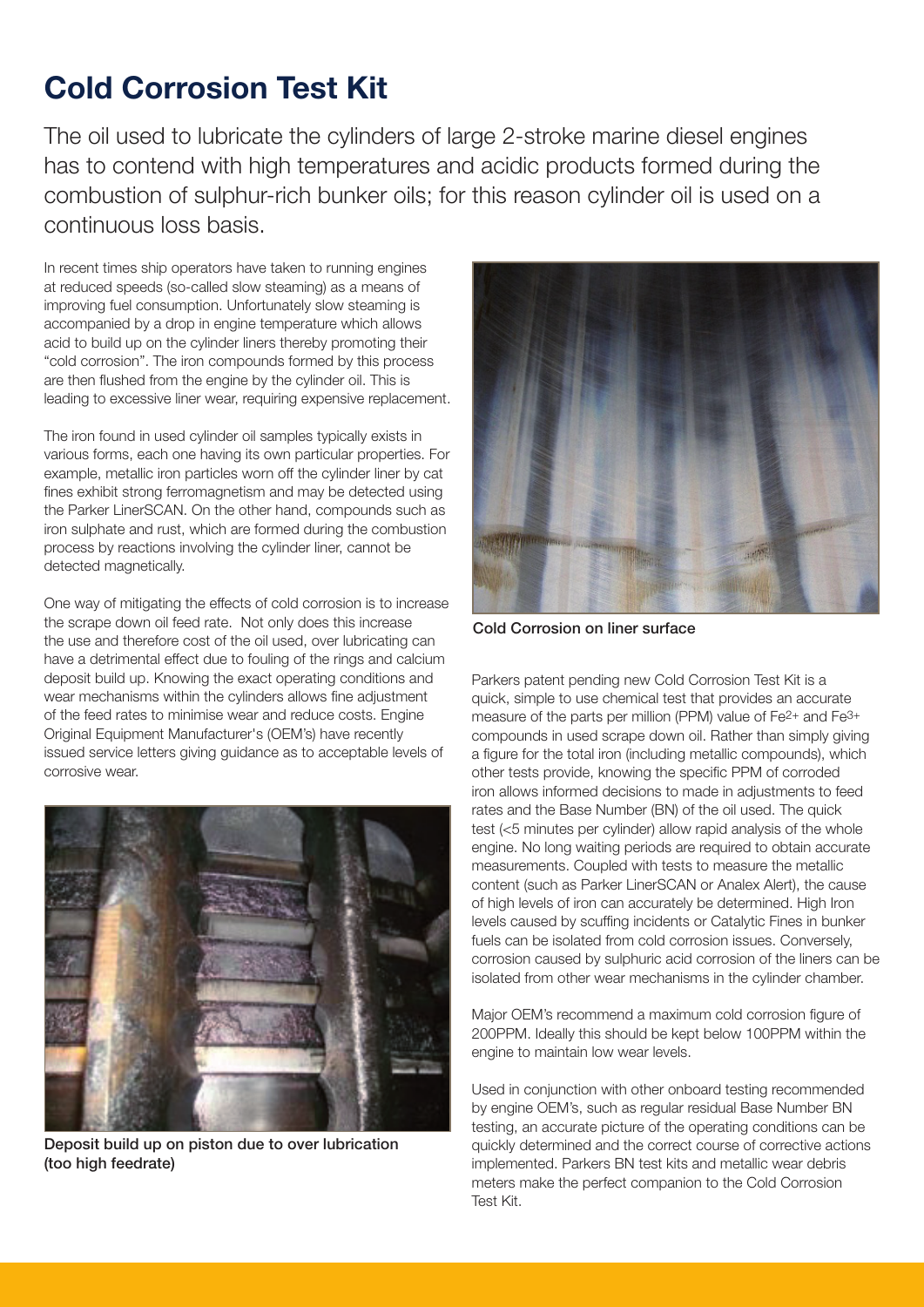## Key Features of the Cold Corrosion Test Kit

- Excellent correlation between field measurements and lab Inductively Coupled Plasma (ICP) results (see graph)
- Monitors products of corrosion that cannot be detected magnetically
- Provides early warning that cold corrosion is underway
- Gives a running commentary on internal corrosion as the operator adjusts the cylinder liner jacket temperature or oil feed rate
- When used in conjunction with the Parker LinerSCAN, it is possible to monitor abrasive and corrosive wear independently
- Each test is simple, cost effective and quick (<5 minutes) to complete

Graph showing correlation between ICP (total Iron) and combined Magnetic and Non-Magnetic Fe as measured by Analex Alert and Parkers Cold Corrosion Test Kit:



| Measurement Range   | $0 - 400$ PPM (Accuracy +/- 20 PPM)   | Parts Per Million (PPM) |
|---------------------|---------------------------------------|-------------------------|
|                     | $0 - 800$ PPM (Accuracy $+/- 40$ PPM) | Parts Per Million (PPM) |
| Ambient Temperature | $20 - 55$                             | OC                      |



### **Benefits**

- Reduced scrapedown oil usage and cost
- Increased Liner change interval
- Accurate knowledge of operating conditions

| <b>Product Code</b> | <b>Description</b>                                                  |
|---------------------|---------------------------------------------------------------------|
| FG-K19763-KW        | Cold Corrosion Test Kit (CCTK) including 1 Reagent Pack (100 tests) |
| FG-K19875-KW        | Reagent Pack (100 tests)                                            |

## Specification Units